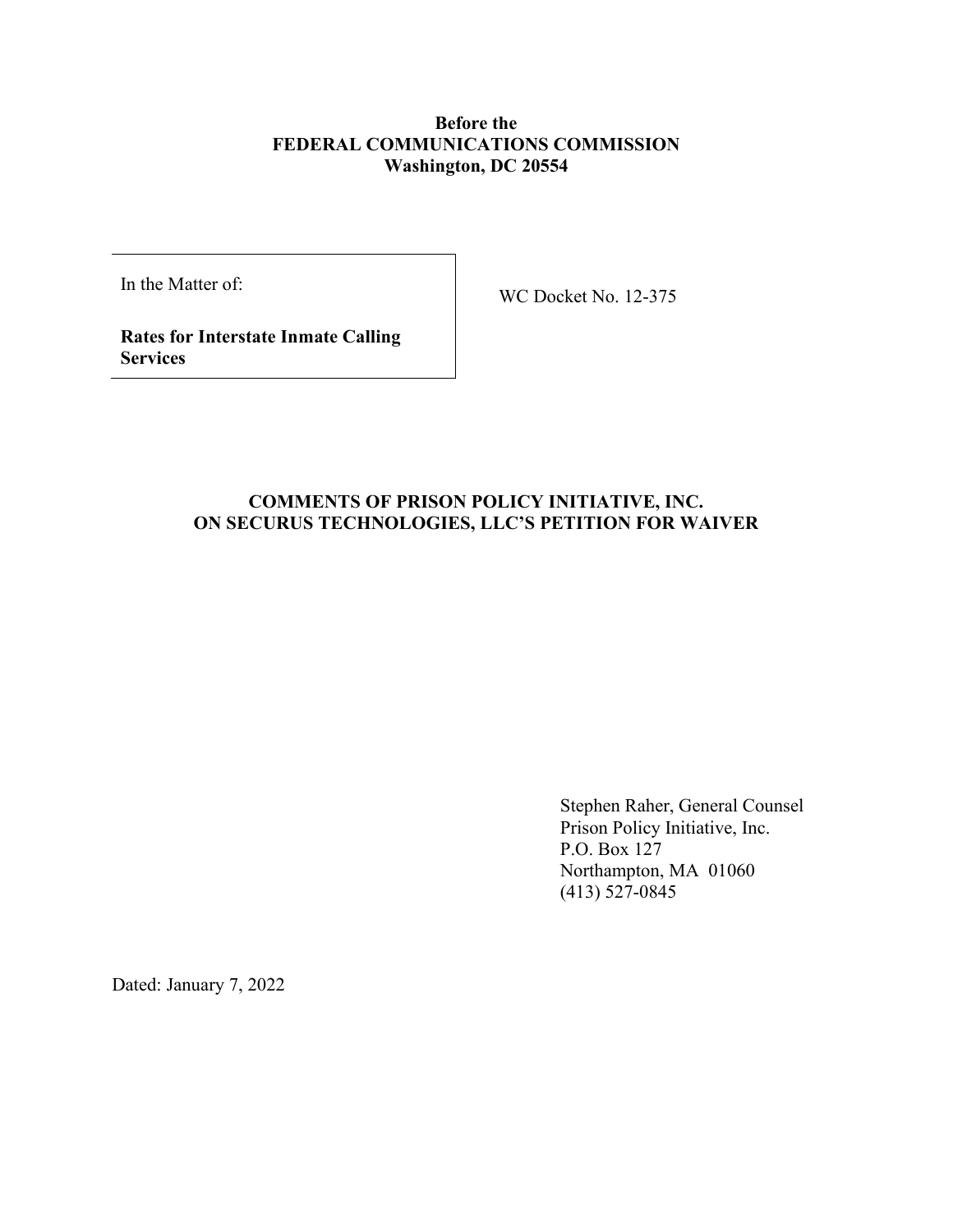# **TABLE OF CONTENTS**

| I.   |                                                                                 |                                                                     |  |
|------|---------------------------------------------------------------------------------|---------------------------------------------------------------------|--|
| II.  | The Bureau Must Focus on the Consumer Experience, Not Just the Mechanical       |                                                                     |  |
|      | А.                                                                              |                                                                     |  |
|      | <b>B.</b>                                                                       |                                                                     |  |
| III. | Securus's Allegations and Arguments in Support of the Petition Are Questionable |                                                                     |  |
|      | А.                                                                              | Allegations of Customer Cost-Savings are Conclusory and Unsupported |  |
|      | Β.                                                                              | Securus's Characterizations of Consumer Response Are So Lacking in  |  |
| IV.  |                                                                                 |                                                                     |  |
| V.   |                                                                                 |                                                                     |  |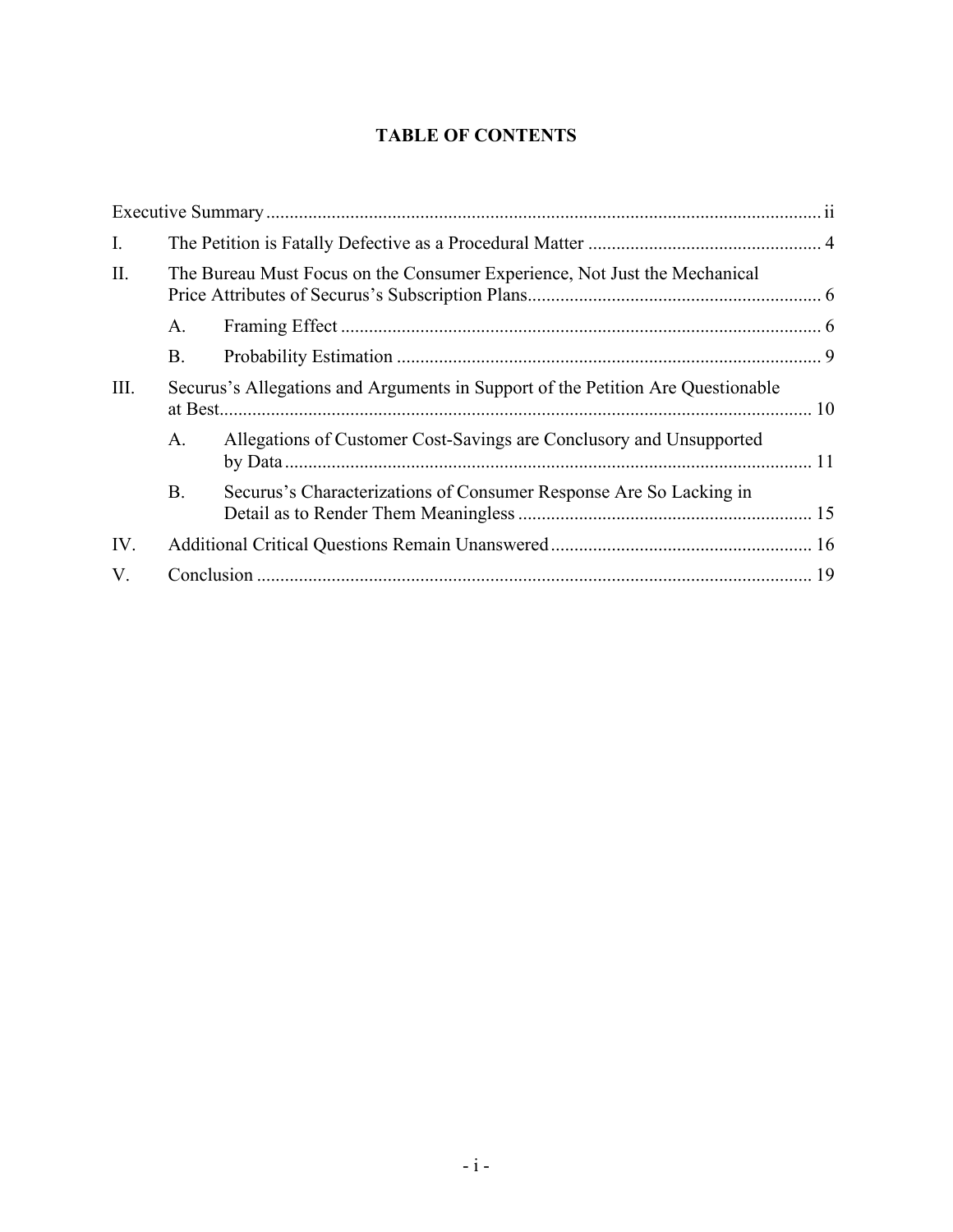#### **EXECUTIVE SUMMARY**

<span id="page-2-0"></span>In 2003, a coalition of activists led by Martha Wright came to the Commission seeking relief from egregious financial exploitation perpetrated by ICS carriers. Over the intervening years, the Commission, public interest advocates, and industry representatives have participated in this rulemaking by analyzing data, debating legal standards, and crafting rules that crack down on the type of abuse that occurred for decades.

Against this backdrop, Securus Technologies comes to the Commission asking that the reasoned system of rate regulation be tossed aside so that the company can enjoy predictable revenue streams through fixed-price subscriptions. This type of alternative rate structure could benefit consumers; or it could represent a return to the bad old days of exorbitant phone bills. As with most public policy, the devil is in the details. But in this case, Securus provides the Commission (and the general public) with hardly any details. Indeed, Securus's blithe approach to this process bespeaks a sense of entitlement that should give the Commission pause.

Securus bears the burden of coming forward with evidence sufficient to justify its request. In these comments, Prison Policy Initiative notes numerous ways in which Securus has failed to meet its burden. We start with a discussion of the procedural flaws in Securus's petition for waiver—flaws that are grave enough to justify outright denial of the petition. We then provide a brief overview of the framing effect and probability-estimation errors—two aspects of consumer psychology that are particularly relevant to weighing Securus's request to depart from the current system of ICS rate regulation. We then address the contents of Securus's petition first by detailing the numerous vague and conclusory statements that the company puts forth, and then by noting several important questions that Securus fails to acknowledge.

Given the high burden required to waive Commission rules and the striking lack of evidence provided by Securus, we ask that the Wireline Competition Bureau deny Securus's petition with prejudice.

- ii -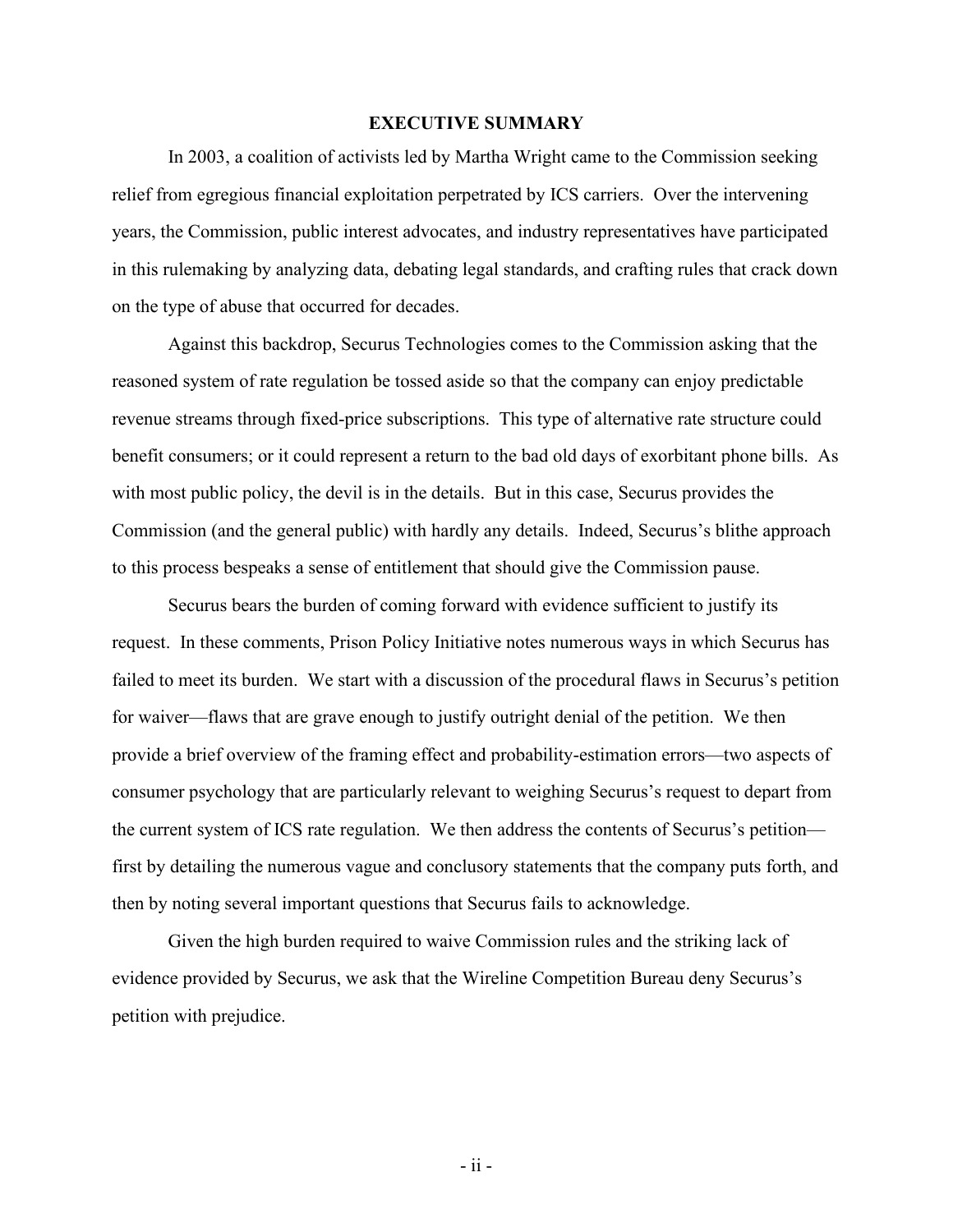### **Before the FEDERAL COMMUNICATIONS COMMISSION Washington, DC 20554**

In the Matter of:

WC Docket No. 12-375

**Rates for Interstate Inmate Calling Services**

## **COMMENTS OF PRISON POLICY INITIATIVE, INC. ON SECURUS TECHNOLOGIES, LLC'S PETITION FOR WAIVER**

Pursuant to the Solicitation of Public Comments issued by the Wireline Competition Bureau<sup>[1](#page-3-0)</sup> (the "<u>Bureau</u>"), Prison Policy Initiative ("PPI") respectfully submits the following comments in opposition to the Petition for Waiver of the Per Minute Rate Requirement to Enable Provision of Subscription Based Calling Services (the "Petition") filed by Securus Technologies, LLC ("Securus") on August 30, 2021.

The Commission has spent decades crafting a system of rate regulation for the inmate calling services ("ICS") market. Existing rules, while not perfect, have made great strides in combatting a long legacy of financial abuse and exploitation perpetrated by ICS carriers against their literally captive customer base. In a nine-page filing, devoid of any meaningful details, Securus asks the Commission to toss aside its decades of work and allow Securus to implement ill-defined "alternative rate options." Securus's request amounts to nothing more than a wink, nod, and "trust us."

While PPI is not opposed to alternative rate structures per se, Securus has not even made a cursory effort to provide the detailed information that the Bureau would need in order to evaluate—let alone grant—the Petition. For this reason, the Petition must be denied.

PPI begins these comments by noting the procedural deficiencies in the Petition, which alone are reason to deny Securus's requested relief. We then discuss several important consumer-protection principles that the Bureau should focus on when weighing the Petition. We

<span id="page-3-0"></span> $186$  Fed. Reg. 70427 (Dec. 10, 2021).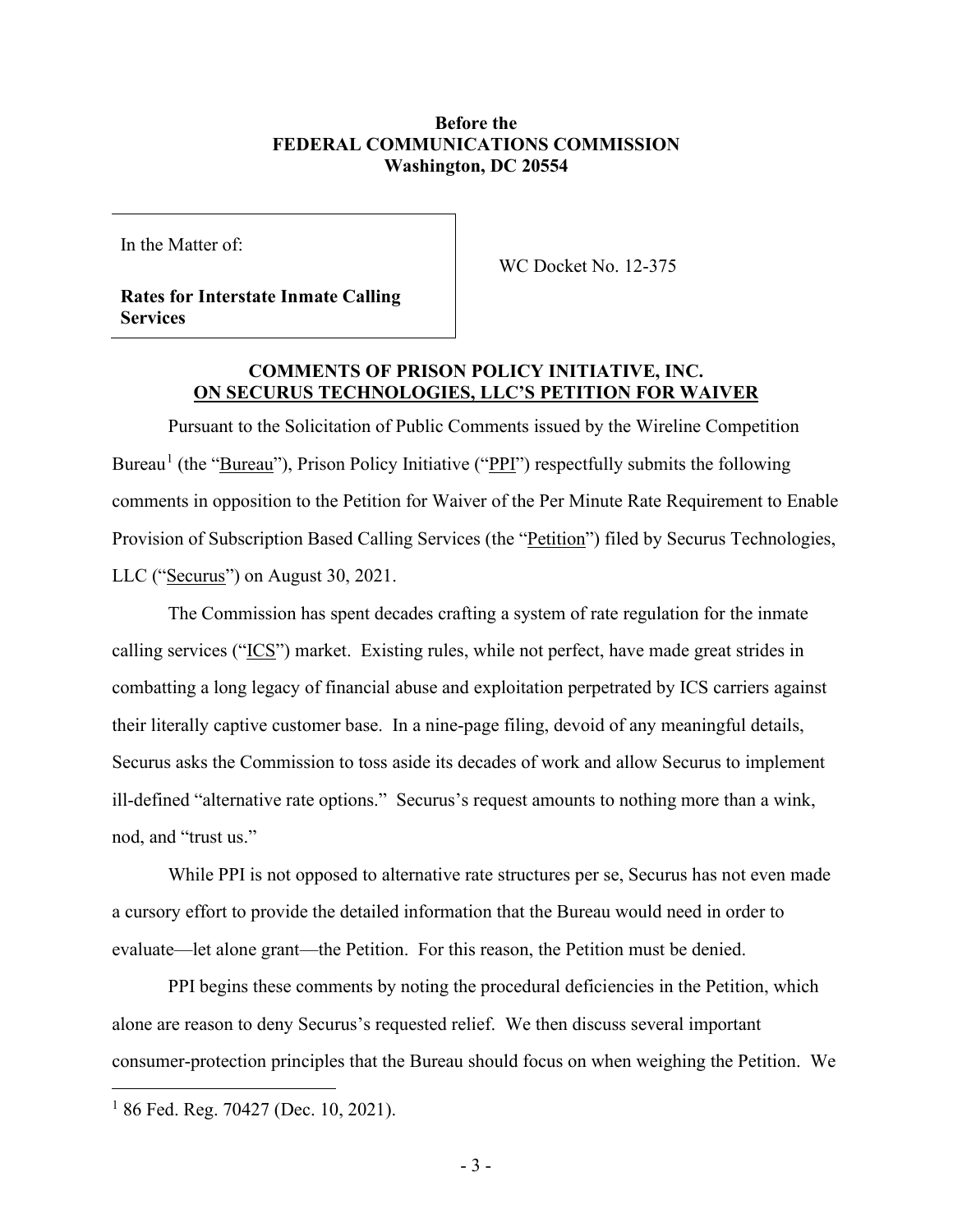next address several specific assertions made in the Petition, and conclude by noting additional questions that must be answered prior to approving any alternative rate structures.

#### <span id="page-4-0"></span>**I. The Petition is Fatally Defective as a Procedural Matter**

Before even addressing the specific contentions raised in the Petition, the Bureau must step back and consider two foundational questions: what is Securus requesting and what showing must it make to obtain that relief. The answers to these questions are so unclear that the Petition should be denied on the basis of vagueness alone.

To begin, the Petition is so imprecise about the nature of the requested relief that parties are not reasonably informed of what Securus is attempting to do. Securus starts its Petition by arguing that "[g]ranting this petition will enable Securus *and other providers* to offer alternative rate options."<sup>[2](#page-4-1)</sup> The Petition concludes with a request that "the Commission promptly grant the requested waiver to allow continuation of *the company's pilot subscription programs*."[3](#page-4-2) So which is it? Is Securus asking that *any* ICS carrier be able to offer any type of non-per-minute rate structure at any correctional facility? Or is it seeking authority to continue its pilot program in eight correctional facilities? Or does the company want to expand its program beyond these eight facilities? On what terms would the waiver allow alternative rate structures be offered? These are all questions that should be answered through a properly framed request for relief, but no such answers are provided in the case of the Petition.

<span id="page-4-4"></span>Turning to the standards for relief, Securus bases the Petition on Rule 1.3 of the Commission's Rules of Practice and Procedure, which allows the Commission to waive any of its rules "for good cause shown . . . [and] subject to the provisions of the Administrative Procedure Act."<sup>[4](#page-4-3)</sup> A party seeking waiver under Rule 1.3 "faces a high hurdle even at the starting gate and must plead with particularity the facts and circumstances which warrant a

<span id="page-4-1"></span><sup>2</sup> Petition at 1 (emphasis added).

<span id="page-4-2"></span><sup>&</sup>lt;sup>3</sup> *Id.* at 9 (emphasis added).

<span id="page-4-3"></span> $447$  C.F.R.  $81.3$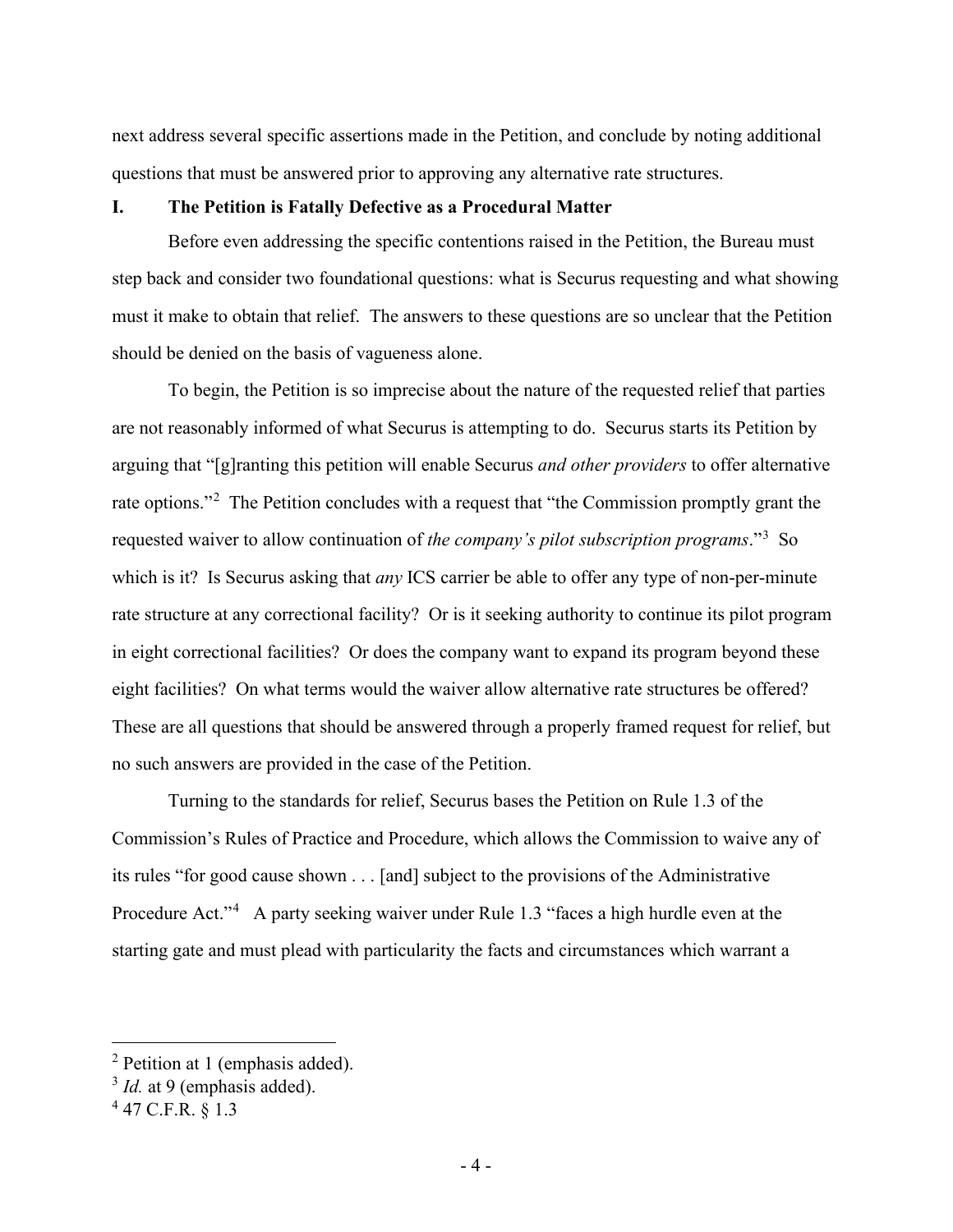waiver."<sup>[5](#page-5-0)</sup> This requirement is consistent with the Administrative Procedure Act (" $\Delta P A$ "),<sup>[6](#page-5-1)</sup> which is incorporated by reference into Rule 1.3 and which provides an important procedural framework. Public policy requires that waivers should be granted "only pursuant to a relevant standard and . . . not . . . out of unbridled discretion or whim."<sup>[7](#page-5-2)</sup> The Commission must state its reasons clearly and explain how the public interest is served if it intends to grant a waiver.<sup>[8](#page-5-3)</sup>

The Commission has set forth detailed factual information that an ICS carrier must submit when requesting permission to exceed per-minute rate caps.<sup>[9](#page-5-4)</sup> While some of these requirements might be an awkward fit here,<sup>[10](#page-5-5)</sup> they nonetheless illustrate the type of concrete, reliable, and relevant information that the Bureau must have before it can waive any ICS rules. Against the background of these requirements, the flimsiness of Securus's Petition comes into sharp focus.

Securus speaks of a pilot program but does not disclose what facilities participated in the pilot, how many customers subscribed, how much revenue Securus collected, what subscribers' average usage was, what the standard deviation of subscriber usage was, what the average calculated per-minute rate was, or what Securus's realized profit margin on subscription programs is. This lack of candor fails to even approach—let alone satisfy—Securus's burden of proof under Rule 1.3. This is reason enough to deny the Petition outright.

<span id="page-5-0"></span><sup>5</sup> *Bais Yaakov of Spring Valley v. FCC*, 852 F.3d 1078, 1086 (D.C. Cir. 2017) (*quoting WAIT Radio v. FCC*, 418 F.2d 1153, 1157 (D.C. Cir. 1969) (internal quotation marks omitted)). <sup>6</sup> *See* 5 U.S.C. § 556(d) ("[T]he proponent of a rule or order has the burden of proof.").

<span id="page-5-2"></span><span id="page-5-1"></span><sup>7</sup> *Bais Yaakov*, 852 F.3d at 1086 (*quoting WAIT Radio*, 418 F.2d at 1159 (internal quotation marks omitted)).

<span id="page-5-3"></span><sup>8</sup> *Keller Comm'cns, Inc. v. FCC*, 130 F.3d 1073, 1076 (D.C. Cir. 1997).

<span id="page-5-4"></span><sup>9</sup> *Rates for Interstate Inmate Calling Services*, WC Dkt. 12-375, [Third Report and Order, Order](https://ecfsapi.fcc.gov/file/0524685718516/FCC-21-60A1.pdf)  [on Reconsideration & Fifth Further Notice of Proposed Rulemaking](https://ecfsapi.fcc.gov/file/0524685718516/FCC-21-60A1.pdf) ¶ 173 (released May 24, 2021).

<span id="page-5-5"></span> $10$  Securus may argue that it is seeking to avoid per-minute pricing altogether, not charge perminute rates *in excess* of current caps. PPI would respond that under Securus's subscription plan, some customers with low usage will inevitably pay calculated per-minute rates in excess of the caps imposed by 47 C.F.R. § 64.6030, and thus Securus must provide evidence at least as extensive as that required by ¶ 173 of the Third Report & Order.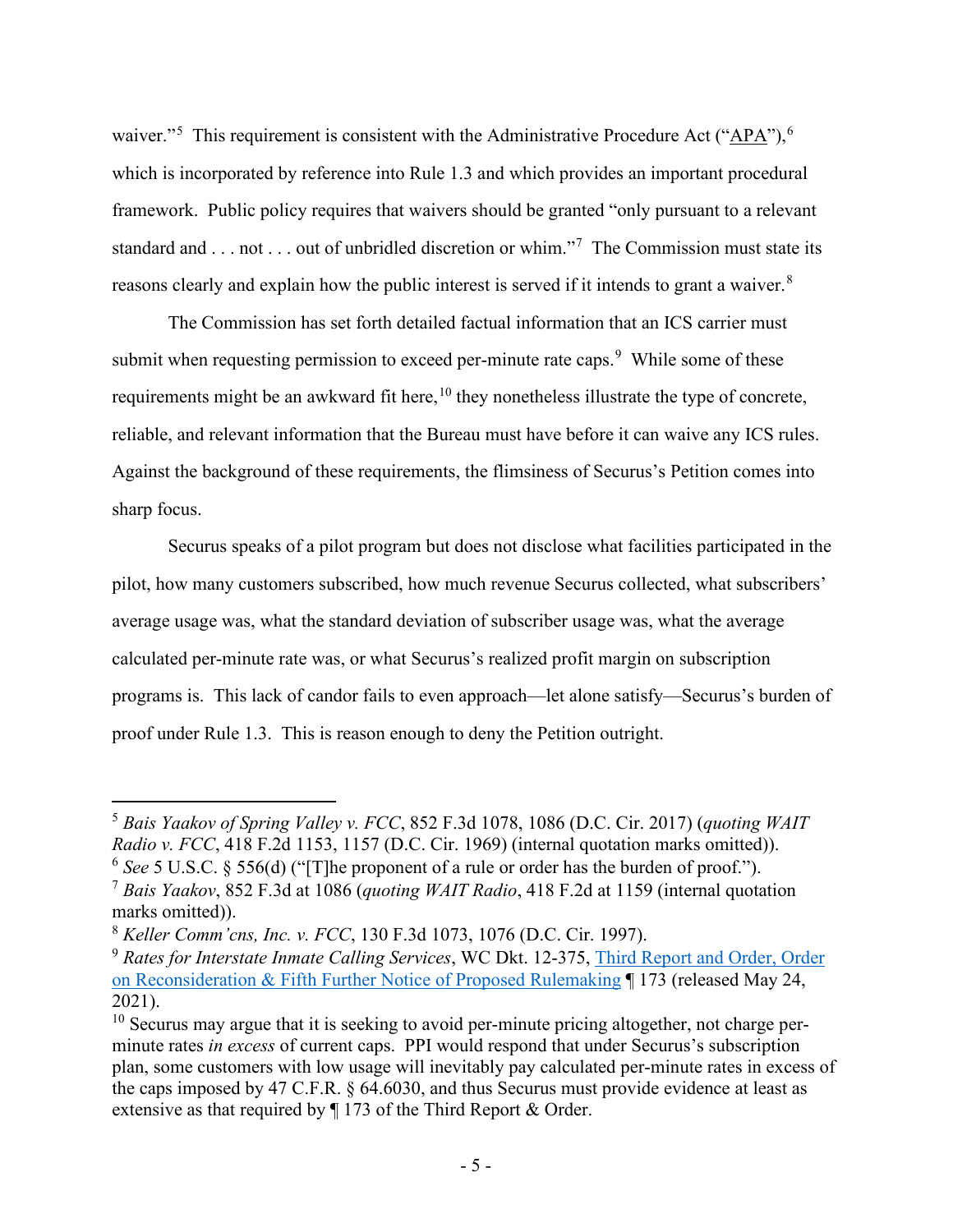<span id="page-6-0"></span>**II. The Bureau Must Focus on the Consumer Experience, Not Just the Mechanical Price Attributes of Securus's Subscription Plans**

The Commission is tasked with ensuring that common carriers' rates and practices are just and reasonable.<sup>11</sup> In carrying out its mandate, the Commission must consider not only the theoretical calculated per-minute rates cited in the Petition, but must also take into account the actual experience of consumers who are confronted with Securus's marketing campaigns. At least two well-known cognitive biases are relevant for purposes of this discussion: the framing effect and inaccurate probability estimation. We discuss each in turn.

### <span id="page-6-5"></span>**A. Framing Effect**

<span id="page-6-1"></span>Psychological research has demonstrated that when faced with two products or services, consumers may gravitate toward one option "based not exclusively on the objective, expected value of the choices, but also upon the way in which the choices are presented."<sup>[12](#page-6-3)</sup> Put differently, on average, consumers can be expected to choose an option that is framed as a gain (regardless of actual value), even if the same option could alternatively be described as a loss. In weighing whether Securus's subscription plans are just and reasonable, the Bureau must consider whether Securus is presenting information in ways that unfairly take advantage of the framing effect.

As presently structured, the only way to obtain pricing information about Securus's subscription options is to initiate the sign-up procedure.<sup>[13](#page-6-4)</sup> The first screen that the customer sees frames the subscription plan as a collection of gains, using a series of positive financial descriptors (the full screen is shown in ¶ 3 of the Raher Declaration, with the material language reproduced as figure 1, below).

<span id="page-6-2"></span> $11$  47 U.S.C. § 201(b).

<span id="page-6-3"></span><sup>12</sup> Norman I. Silber, *Observing Reasonable Consumers: Cognitive Psychology, Consumer Behavior and Consumer Law*, 2 Loyola Consumer L. Reporter 69, 70 (1990).

<span id="page-6-4"></span><sup>&</sup>lt;sup>13</sup> *See* Declaration of Stephen Raher, filed herewith, 1 3. As described in 1 1 3 of the Raher Declaration, Securus appears to maintain a separate website for purposes of advertising its subscription offerings, but that site contains only the most generalized information, with no references to any specific rates or facilities.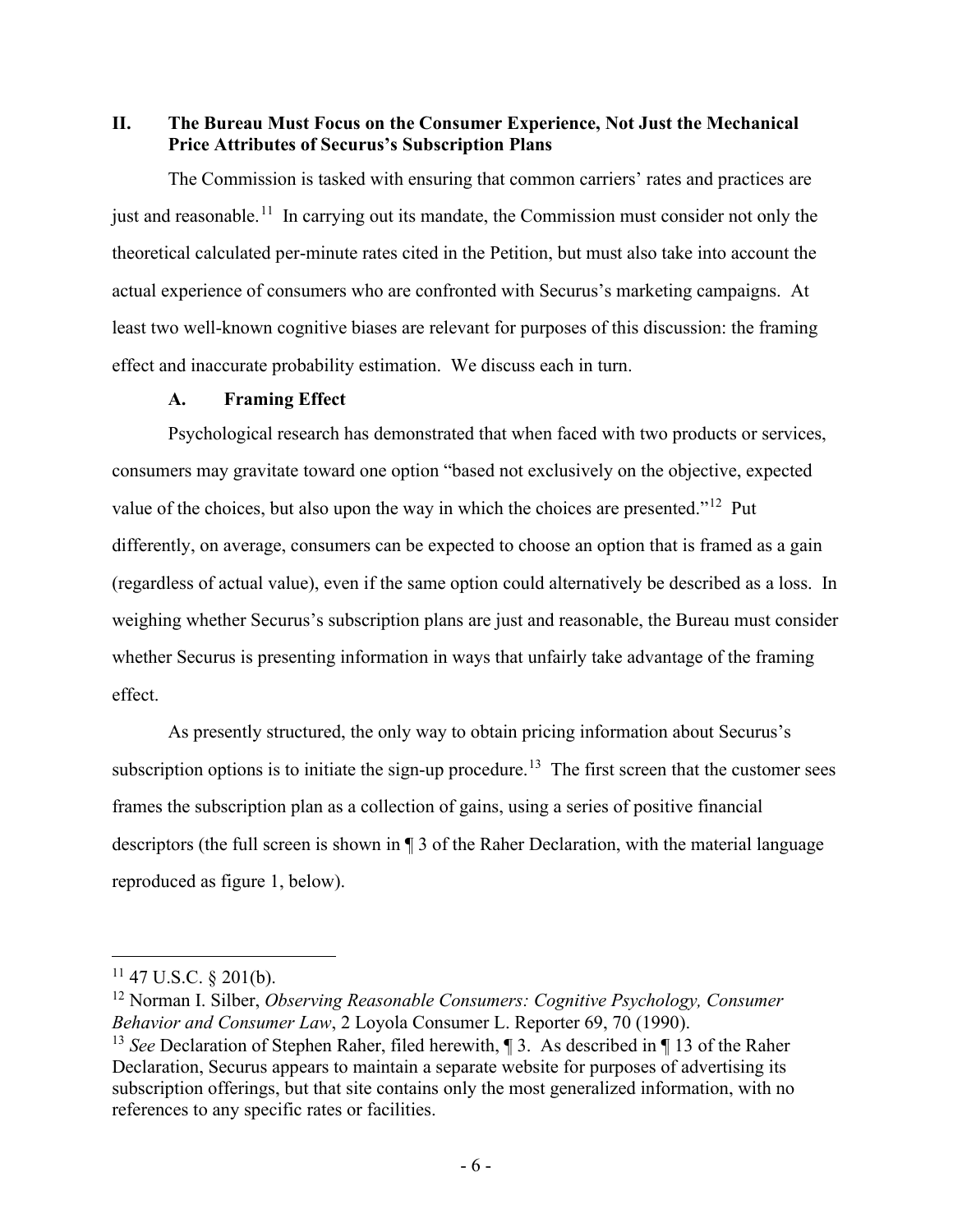

**Figure 1.** The only real explanation of the terms governing Securus's subscription plans appear on this landing page when customers sign up for a plan.

Note the heavy-handed framing employed by Securus, which advertises the subscription as: "fixed-price," "simple and affordable," "convenient," and a way to "stay connected with . . . incarcerated friend[s] or loved one[s]." Only at the bottom of the 7-point bullet list are there any disclosures of potential losses: fees are non-refundable, and "all calls are subject to [*unspecified*] facility specific policies and limitations." It could be just as accurate to describe the subscription plan as an agreement to pay Securus a set sum of money per month regardless of how many calls you actually receive.

Once the consumer has read the initial subscription sign-up page shown above, the frame has been established. Even if there were subsequent disclosures about potential downsides (in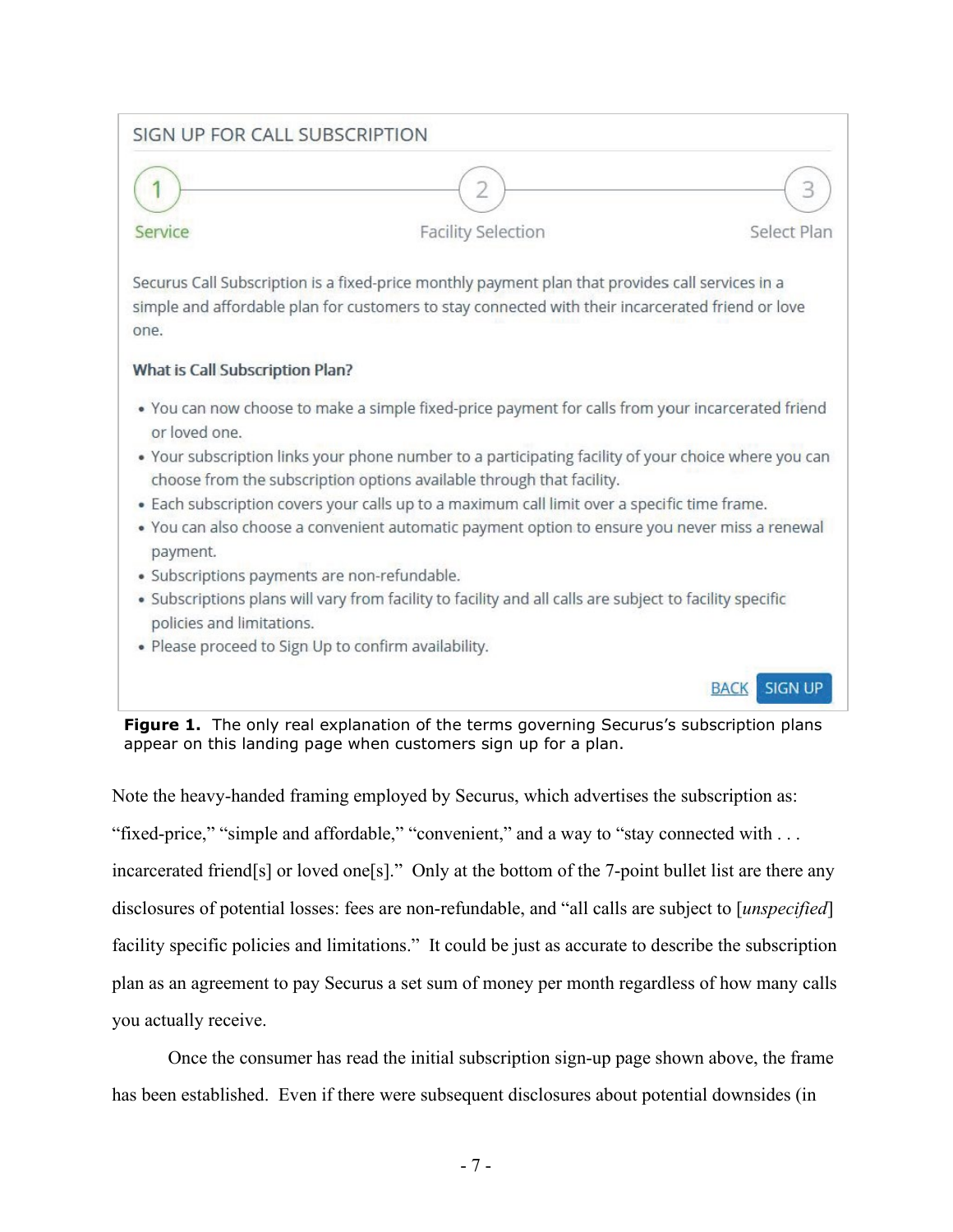actuality there are hardly any), the inclination to gravitate toward the framed gains is powerful. The Commission should not entertain any proposals for subscription plans unless marketing materials, such as Securus's subscription landing page, plainly and concisely disclose the entire truth about the subscription model, not just the parts that marketing staff have chosen to emphasize. For example:

- Subscribers have to pay money whether or not the incarcerated caller is allowed to make calls. If phone access in the facility is curtailed broadly (because of pandemic restrictions, staffing shortages, or security concerns) or individually (e.g., the caller loses phone privileges as a disciplinary sanction), the subscriber will have spent money for no or little service in any given billing period.
- Securus advertises the maximum number of calls allowed per month (or week) under its plans, but that doesn't mean that people in the relevant correctional facility are allowed to make that many calls during a billing period. While Securus makes a vague reference to "facility specific policies and limitations," it makes no effort to help customers determine what those policies and limitations are. A subscription for up to 25 calls per week is a dubious value proposition if people in the facility are only allowed to make one call per day.
- These subscriptions are *not* comparable to a typical consumer wireless phone plan where customers receive a certain number of minutes of use (or unlimited minutes) per month for a flat fee. Flat-fee wireless callers can use their allotted monthly minutes to communicate with anyone of their choosing (or at least any party within the United States). But Securus subscription plans are only valid for *one* call recipient. If the subscriber is a mother who covers her incarcerated daughter's phone bill, $^{14}$  $^{14}$  $^{14}$  then the

<span id="page-8-0"></span><sup>&</sup>lt;sup>14</sup> Because incarcerated people have little or no ability to earn money, expenses for phone calls are often paid by relatives who send money to cover their incarcerated family-member's out-ofpocket expenses. *See,* Tommaso Bardelli, Zach Gillespie & Thuy Linh Tu, "Blood from a stone: How New York prisons force people to pay for their own incarceration" (Oct. 27, 2021), *available at [https://www.prisonpolicy.org/blog/2021/10/27/ny\\_costs/#FamilySupport](https://www.prisonpolicy.org/blog/2021/10/27/ny_costs/#FamilySupport) (over*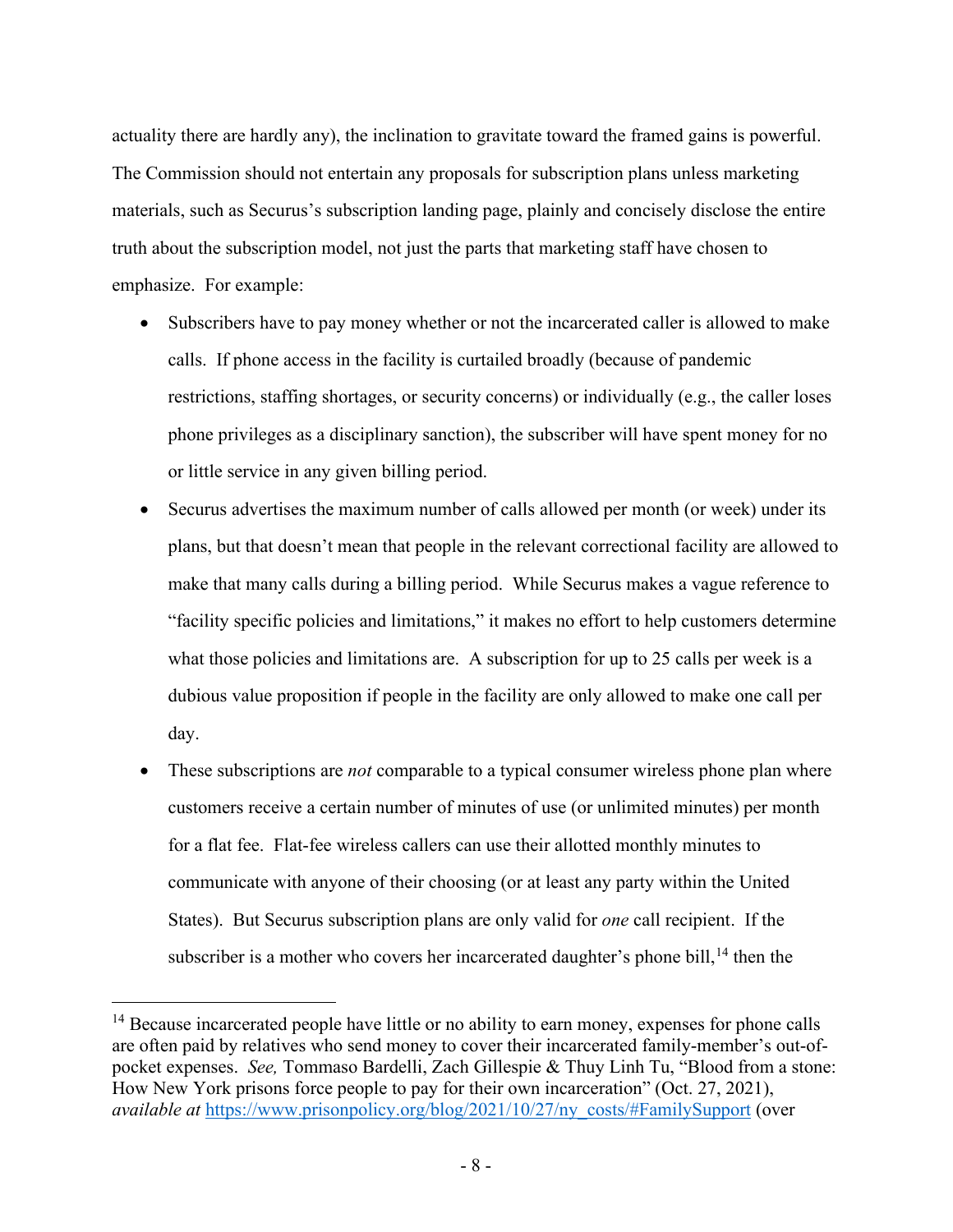mother will not—despite Securus's framing—enjoy a fixed monthly phone cost. She will pay a fixed monthly amount for calls between her and her daughter, *plus* she will continue paying variable amounts for her daughter's calls to other relatives, friends, legal counsel, and outside contacts.

ICS carriers will obviously use positive terms to advertise their services; this is to be expected to an extent. Securus has gone a step too far by emphasizing the *potentially* positive aspects of its subscription products while simultaneously withholding most details that could make customers reasonably question the value of a subscription plan. This dynamic makes Securus's subscription program seem less like typical marketing hype and more like an unreasonable practice in violation of 47 U.S.C. § 201(b).

#### **B. Probability Estimation**

<span id="page-9-0"></span>Securus claims that "per-minute effective rate[s]" for its subscription plans are "well below" the Commission's current rate caps. This statement is based on a series of calculations premised on the (highly questionable) assumption that "subscribers use all available minutes under the plan."<sup>15</sup> The problem is that many consumers will not use all available minutes. An informed and rational customer (and it's important to remember that not all consumers fall into this category) would want to consider their likely phone usage and compare subscription costs to what they would pay under per-minute pricing. But consumer research shows that individuals frequently struggle with simple calculations and avoid complicated calculations entirely.<sup>16</sup> In light of this documented trend, policymakers "should not presume that consumers are capable of making certain risk decisions accurately and in their best interests when those decisions involve relatively complex probability calculations."[17](#page-9-3)

three-quarters of survey sample reported receiving financial support from family members to cover phone, commissary, and other out-of-pocket expenses while housed in the New York state prison system).

<span id="page-9-1"></span><sup>&</sup>lt;sup>15</sup> Petition at 4.

<span id="page-9-2"></span><sup>16</sup> Silber, *supra* note [12,](#page-6-5) at 72.

<span id="page-9-3"></span> $17$  *Id.*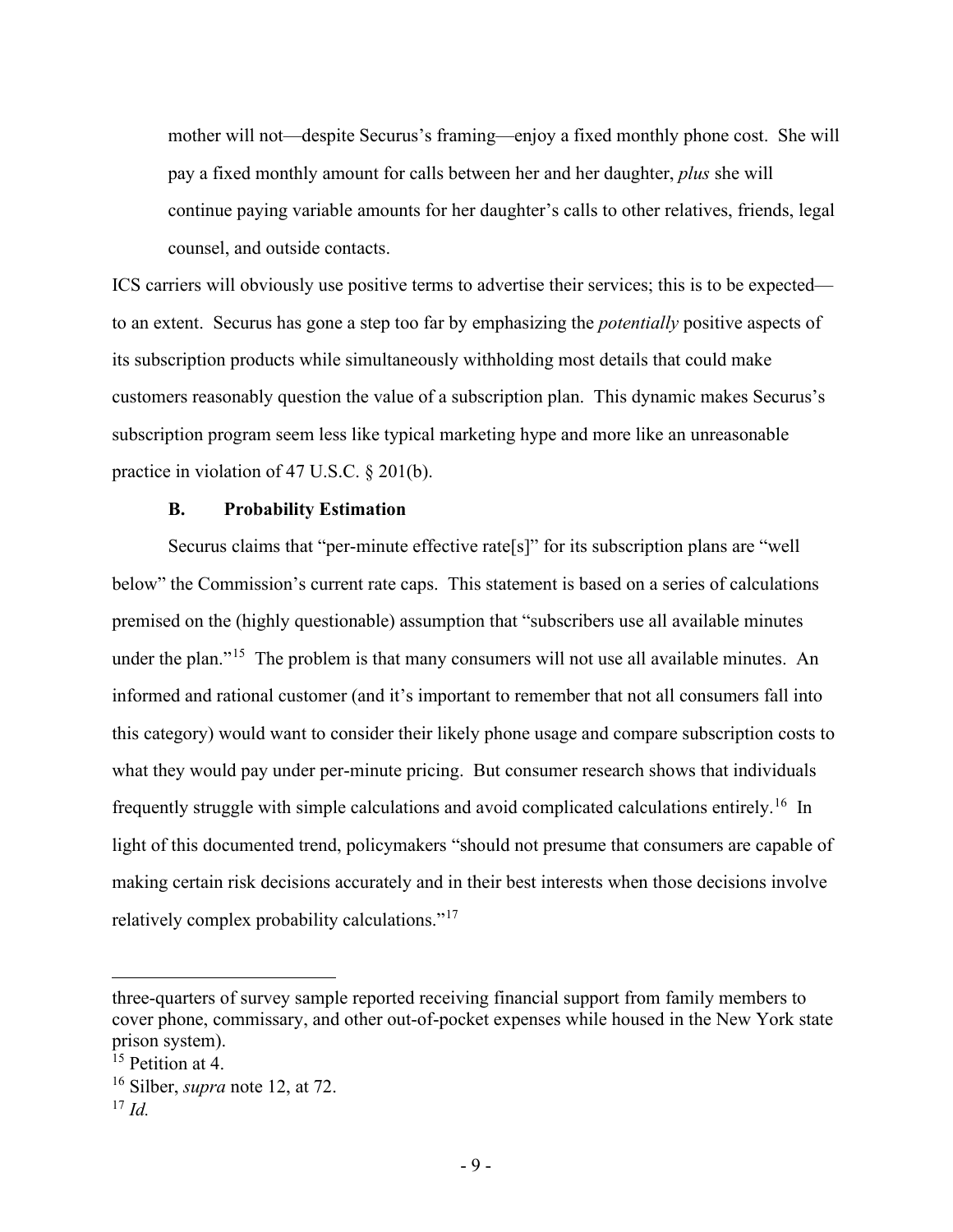Here, the risk facing consumers is that they might needlessly pay high recurring subscription costs when—depending on their actual call volume—it could be cheaper to continue paying on a per-minute basis. To determine whether the subscription is economically beneficial, a consumer would have to: predict their future calling volume with a particular incarcerated caller, divide the cost of the subscription by the anticipated usage during an average billing period, and compare the calculated rate to the actual per-minute rate they would otherwise pay. An even more complete approach would also take into account the likelihood that actual call volume varies from the predicted volume. It is implausible that many consumers will undertake an analysis like this. Even if a particularly motivated consumer wanted to do so, it's not clear that they could, since Securus does not appear to even provide subscribers with their minutes of use. [18](#page-10-1)

In situations where consumer benefit must be measured through complex calculations, regulators commonly perform the analysis on consumers' behalf using data from a large sample. That cannot happen here because Securus has not given the Bureau the information it would need to conduct such an analysis. Until Securus comes forth with actual data, there is no reason to trust its representations regarding the probability of cost savings, nor should the Bureau allow Securus to continue leading consumers astray with its vague representations.

## <span id="page-10-0"></span>**III. Securus's Allegations and Arguments in Support of the Petition Are Questionable at Best**

Despite the lack of concrete evidence, Securus has managed to pack the Petition full of allegations and arguments, almost all of which are conclusory and/or too vague to be accorded any substantial weight by the Bureau. In this section, we respond to the various theories Securus advances in support of its Petition.

<span id="page-10-1"></span> $18$  Raher Decl.  $\P$  13 (Securus's online customer interface shows subscribers the number of calls that the subscriber has received during a billing cycle, but not the number of calling minutes).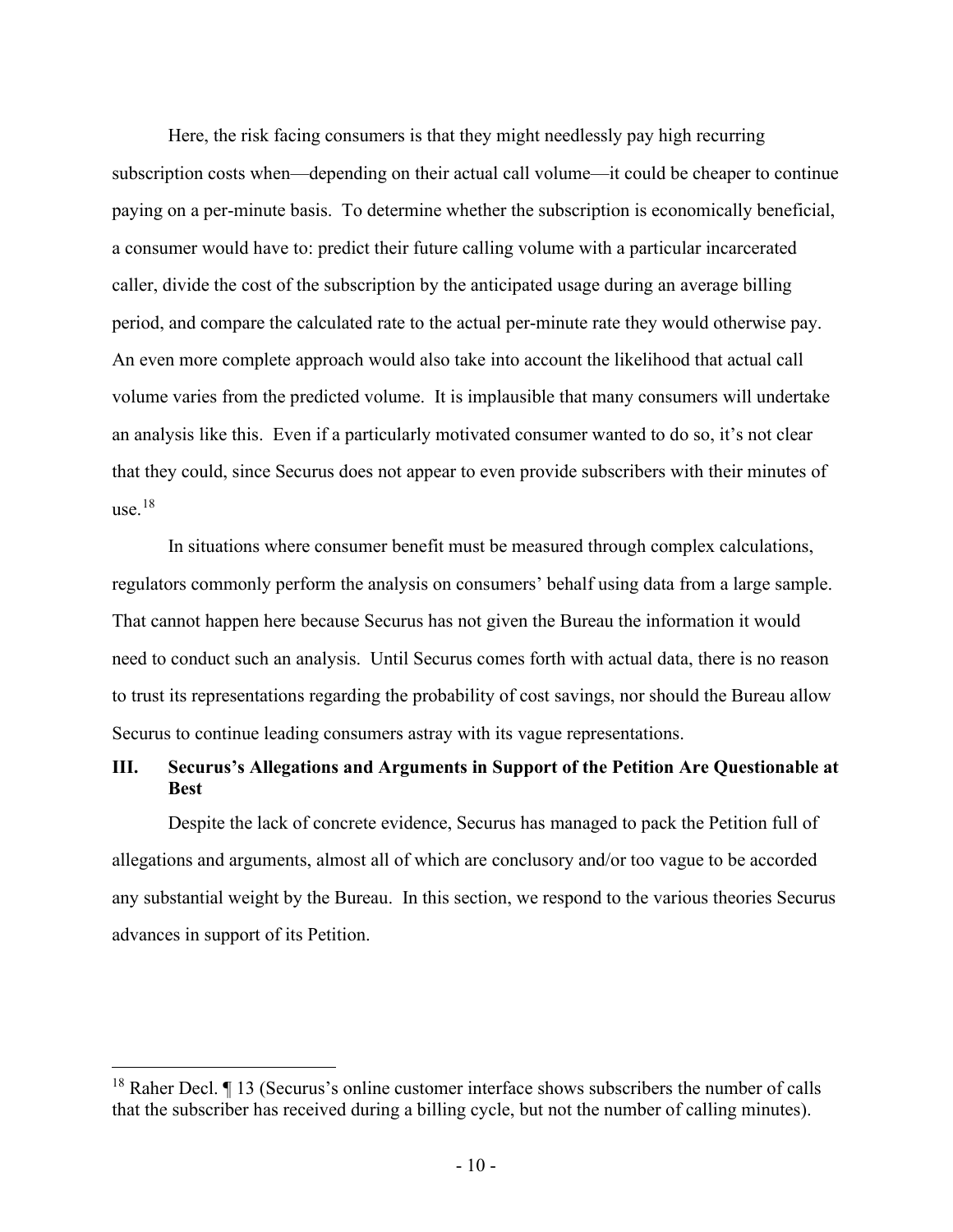## <span id="page-11-0"></span>**A. Allegations of Customer Cost-Savings are Conclusory and Unsupported by Data**

The Bureau can measure Securus's lack of supporting evidence by carefully analyzing the progression of arguments set forth in the Petition. As detailed below, Securus has constructed a palace of attractive promises, but in reality the palace is built on a foundation of sand. Even the slightest probing reveals the Petition's claims to be nothing more than mere puffery.

"Increased calling." Securus begins by claiming that "alternative rate options . . . promote increased calling while reducing costs."[19](#page-11-1) But how do subscriptions actually allow for increased calling? Subscription plans allow for users to make a certain number of calls per week or month, capped at a maximum number; but, Securus's webpage states that incarcerated callers are still subject to facility rules regarding phone usage. Thus, Securus may advertise subscriptions that allow up to 60 calls a month, but how many users are able to make 60 calls per month? Or 50 calls? Or even 30? Even if facility rules allow incarcerated callers to make 60 calls per month, is there adequate hardware so that a caller can actually access a phone for enough time to make 60 calls in a month? Where is the data on actual usage patterns from the facilities in Securus's trial program?

"Predictable prices." Before getting to any discussion of pricing, Securus argues that granting the Petition would "further[] the public interest in providing incarcerated persons and their loved ones more affordable and accessible calling options at a more predictable price."<sup>[20](#page-11-2)</sup> This statement improperly attempts to conflate three separate considerations: affordability, accessibility, and predictability. As discussed in the next paragraph, Securus does not provide concrete evidence that its subscription plans are more *affordable* than per-minute calling. As discussed in the previous paragraph, an incarcerated customer's phone *access* is governed by facility rules. That leaves the issue of *predictability*. Securus claims that subscription pricing is predictable, but predictability by itself is not a worthy goal. A subscription charge that is grossly

<span id="page-11-1"></span><sup>&</sup>lt;sup>19</sup> Petition at 1.

<span id="page-11-2"></span><sup>20</sup> *Id.* at 2-3.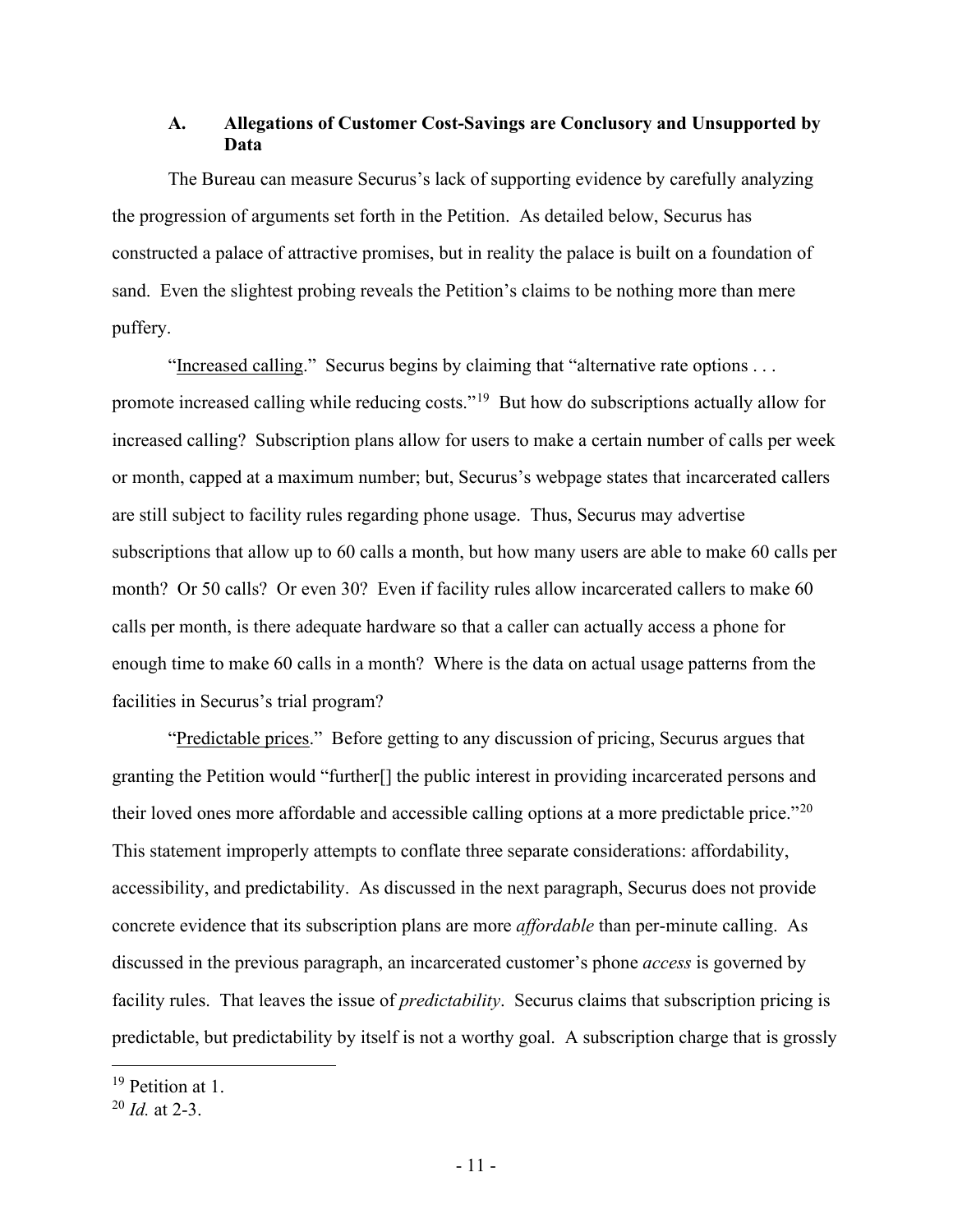excessive in comparison to the value received by the customer may be predictable, but that doesn't make it a just and reasonable rate. Securus must provide information about the actual computed per-minute prices paid by subscribers, not just the predictability of the amounts they pay.

"Less expensive." Securus further promotes its subscription offerings by claiming "calls" are much less expensive than under current per-minute rates."<sup>21</sup> But what does this statement even mean? Does "less expensive" mean that every enrolled subscriber pays less in subscription fees than they would have paid for the same amount of debit calling at the facility's current perminute rates? If this statement doesn't hold true for every subscriber, is it true for 90% of subscribers? Two-thirds? Half? In facilities that offer subscription plans, are the per-minute rates the same as they would be in the absence of a subscription option? If the answer is "yes," does Securus guarantee that this will remain true if the Petition is granted? Or will nonsubscribers be subject to punitively high per-minute rates as a consequence of not providing Securus with a predictable stream of subscription revenue?

"A one-time \$3.00 automated payment fee." Securus states that "all call subscription pricing is composed of a base rate, site commission cost, and a one-time \$3 automated payment fee that is assessed upon enrolling in or renewing a subscription plan."<sup>[22](#page-12-1)</sup> In actuality, there is nothing "one-time" about the \$3 automated payment fee. Subscribers are charged the \$3 fee every week or month, depending on the billing cycle of their subscription.<sup>[23](#page-12-2)</sup> Securus may claim that its characterization is accurate since it disclosed that the fee is imposed upon "renewing a subscription plan," but that would be a difficult pill to swallow—why did Securus single out the payment fee for designation as "one time" when the other two components of the subscription charge (i.e., base rate and site commission) are also charged once per billing period?

<span id="page-12-0"></span><sup>21</sup> Petition at 3.

<span id="page-12-1"></span><sup>22</sup> *Id.* at 4.

<span id="page-12-2"></span><sup>&</sup>lt;sup>23</sup> *See* Raher Decl., Exh. 1 (showing \$3 weekly automated payment fee).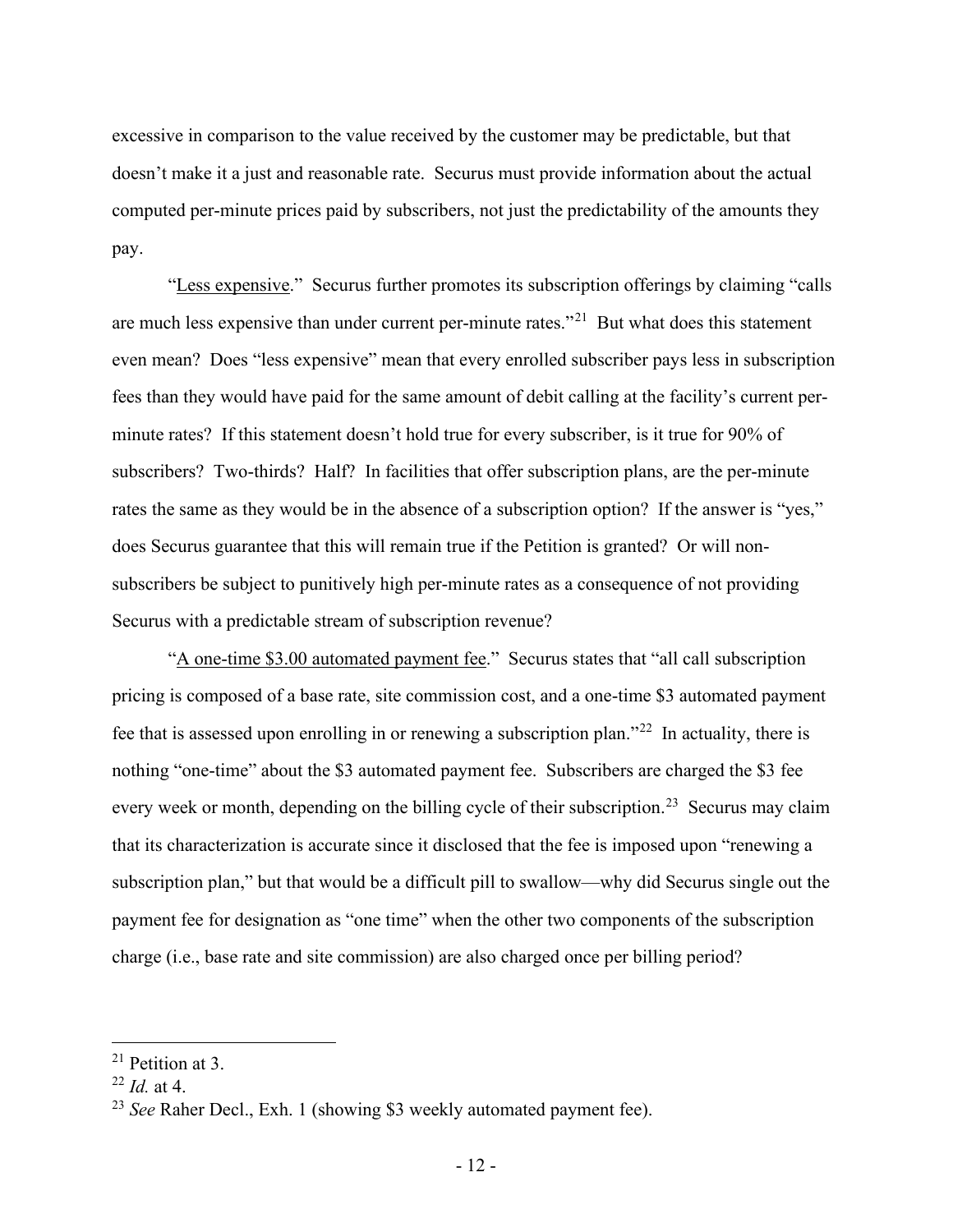"Assuming subscribers use all available minutes." When attempting to speak in detailed terms about pricing, Securus states: "Assuming subscribers use all available minutes under the plan, per-minute effective rates under these preliminary pricing structures . . . range from \$0.02 to \$0.05 for the 100 or 60 calls per month options."<sup>[24](#page-13-0)</sup> Simply stated, Securus invites the Bureau to make an *enormous* assumption based on absolutely no data. The Bureau should not fall for this charade. Instead of using hypothetical per-minute rates based on unsupported assumptions, the Bureau needs to look at real data regarding how many minutes enrolled subscribers actually use in each billing period. Currently, the Bureau cannot undertake such an analysis because Securus has failed to come forward with the necessary data.

"7 million minutes." Securus creates the mirage of quantitative measurement when it claims: "Overall, more than 7 million minutes of calls have been made under subscription plans as of [June 2021], with an overall average per call duration of 14.5 minutes."[25](#page-13-1) By tossing out a very large number (7 million), Securus is most likely to trying to impress the Bureau by implying huge usage of its subscription services. But that number by itself is meaningless. Seven million minutes of calls can only become relevant if the evaluator knows how many users accounted for those calls, over what time period the 7 million minutes of calling occurred, and the average persubscriber usage per billing period. None of these clarifying metrics can be arrived at with the scant information in the Petition. One small crumb of information, however, can be found elsewhere in the record. In an *ex parte* filing Securus claims that "approximately 1500 persons" were enrolled in the pilot program as of November 2021.<sup>26</sup> Using Securus's self-reported (and unverifiable) figures of seven million minutes, 1,500 subscribers, and a seven-month period (between the December 2020 beginning of the pilot program and the alleged June 2021 data collection), this would yield an average monthly calling volume of 667 minutes per customer, as shown in table 1.

<span id="page-13-0"></span><sup>24</sup> Petition at 4.

<span id="page-13-1"></span><sup>25</sup> *Id.*

<span id="page-13-2"></span><sup>26</sup> Joanna Acocella, [Notice of](https://ecfsapi.fcc.gov/file/110423483836/FCC%20Ex%20Parte%2011_4_2021.PDF) *ex parte* meeting (Nov. 4, 2021).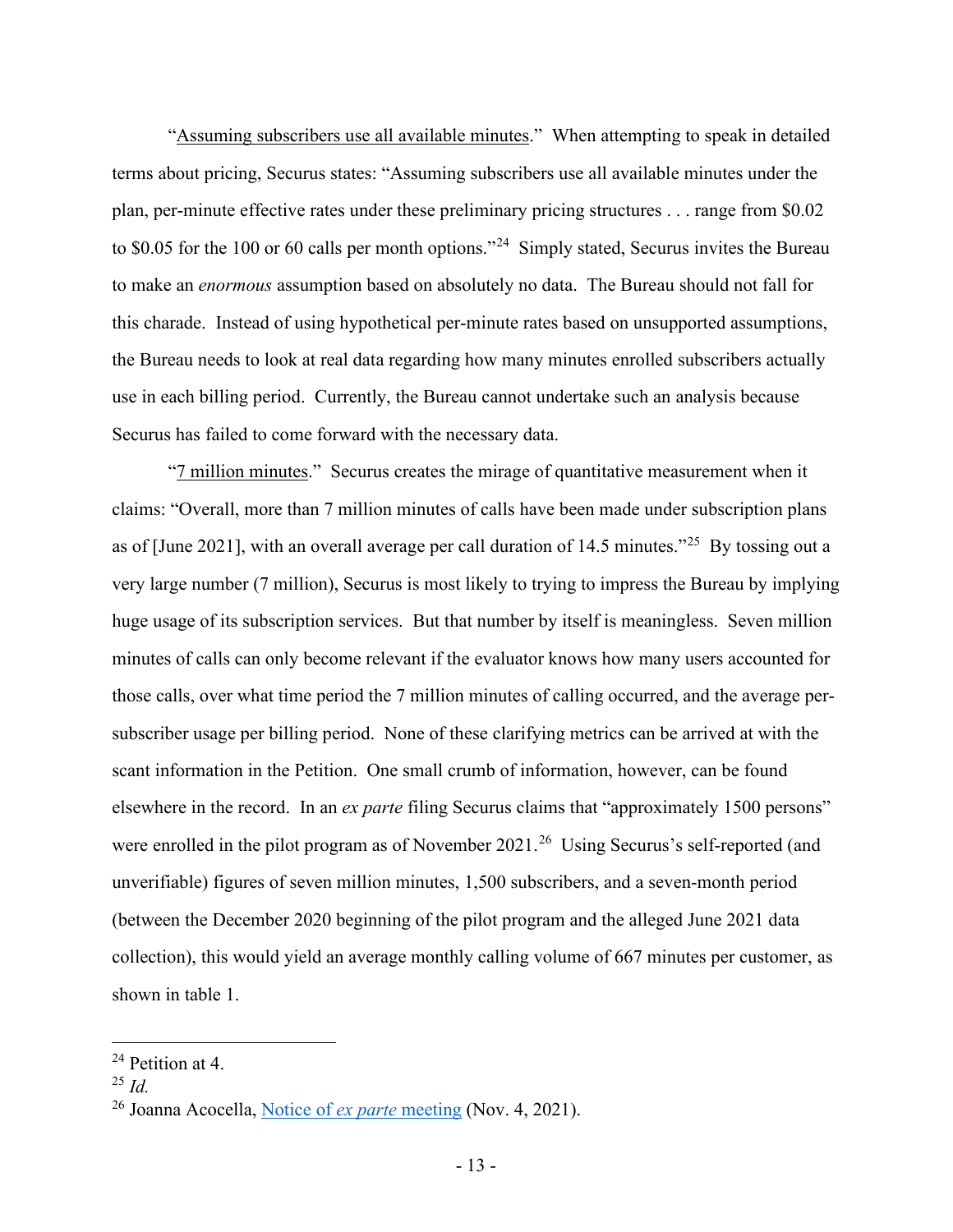| Total minutes (self-reported)                                    | 7,000,000 |
|------------------------------------------------------------------|-----------|
| Subscribers (self-reported, Nov. 4 ex parte)                     | 1,500     |
| Average subscriber usage (total min ÷ subscribers)               | 4,667     |
| Months of pilot program (Dec. 2020 - Jun 2021)                   |           |
| Avg. monthly usage per customer (total avg min. $\div$ 7 months) | hh/       |

**Table 1.** Calculated average subscriber usage based on Securus's self-reported figures

While 667 minutes per month may be above average, it is not particularly impressive. Securus's competitor Global Tel\*Link has achieved average monthly call volumes over 1,000 minutes in the New Hampshire prison system by simply charging very low per-minute rates—with no alteration of Commission rules necessary.[27](#page-14-0)

"Increased call length." Securus wraps up its description of subscription pricing by claiming that an "initial assessment . . . concluded that the subscription plans increased call length by approximately 27% while reducing costs by over 50%."<sup>[28](#page-14-1)</sup> Once again, the lack of supporting detail is breathtaking. Securus claims that subscription billing increases call length and reduces costs, but it fails to say how it arrived at these figures. To what group is subscriberusage and -cost being compared? Is this a measurement of the changes experienced by these specific subscribers based on their pre- and post-subscription bills? Is it a comparison to nonsubscription callers at the same facilities? To all Securus customers during the same time period? To all customers during a different time period?[29](#page-14-2) Securus apparently believes that the Bureau need not be bothered with such details. PPI encourages the Bureau to deny the Petition for lack of evidence.

[https://www.prisonpolicy.org/scans/phones/PrisonMOUSourceDocs.pdf,](https://www.prisonpolicy.org/scans/phones/PrisonMOUSourceDocs.pdf) and cited in table 2, note 4 of PPI's [Comments on Fifth FNPRM](https://ecfsapi.fcc.gov/file/10927169148487/2021-09-27%20-%20PPI%20Comments%20on%205th%20FNPRM.pdf) (Sep. 27, 2021).

<span id="page-14-0"></span> $27$  Data on New Hampshire monthly call volume, is available at

<span id="page-14-1"></span><sup>28</sup> Petition at 7.

<span id="page-14-2"></span> $29$  The time during which call volume is measured is particular salient today, given the trend of increased usage during the COVID-19 pandemic. *See* Andrea Fenster, ["People in jails are using](https://www.prisonpolicy.org/blog/2021/01/25/covid_call_volumes/)  [more phone minutes during the COVID-19 pandemic, despite decreased jail populations"](https://www.prisonpolicy.org/blog/2021/01/25/covid_call_volumes/) (Jan. 25, 2021).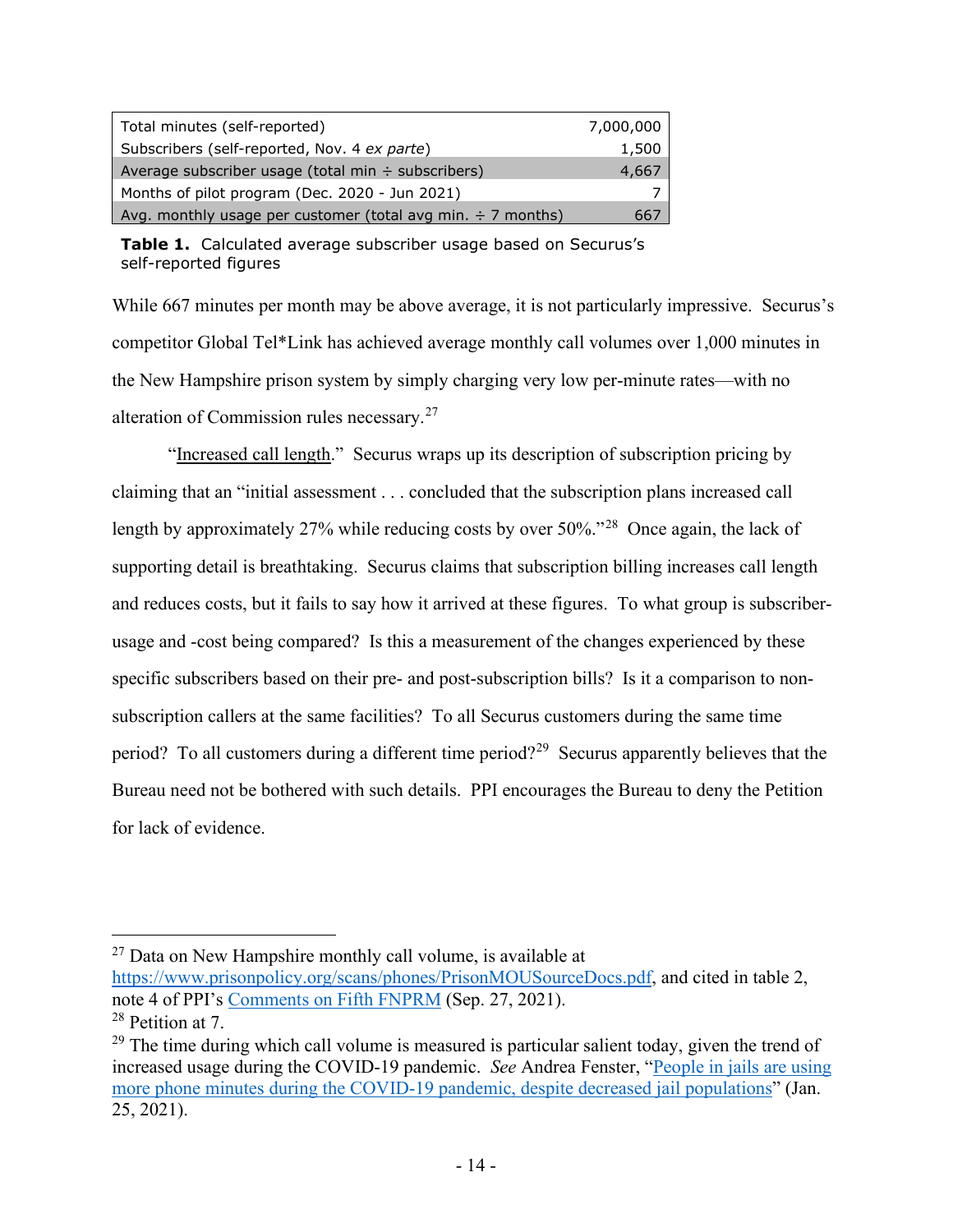### <span id="page-15-0"></span>**B. Securus's Characterizations of Consumer Response Are So Lacking in Detail as to Render Them Meaningless**

The crowning ornamentation on the Potemkin village presented in the pages of the Petition is alleged feedback from ratepayers and an unnamed sheriff.<sup>30</sup> Securus claims to have conducted "listening sessions with formerly incarcerated persons and their loved ones,"[31](#page-15-2) but the company fails to clarify whether the participants in these sessions were subscription customers or not. If Securus simply interviewed non-subscription customers to refine its marketing strategy and identify critical buzzwords, then these listening sessions provide no meaningful evidence for purposes of evaluating the Petition.

Securus then refers to an "initial assessment done in February [2021?]."<sup>32</sup> This assessment supposedly revealed that majorities of respondents found the subscriptions "important" and had positive or neutral perceptions of the sign-up process. But note the many issues that Securus does *not* include in its description of the February assessment: no mention of whether customers think the subscription is a good value, whether they feel they save money, whether they are able to quantitatively verify that they are saving money, or whether they find the subscription cancellation process to be acceptable. Additionally, if this assessment was conducted in February 2021 (two or three months after the start of the subscription pilot), then one may question if participating customers had enough experience to arrive at a reasoned opinion concerning the value of this product.

Securus concludes this segment of the Petition by referencing "a separate set of interviews" and bandying about some positive quotes from supposed interviewees.<sup>33</sup> But (as with the "listening sessions" and "initial assessment"), Securus fails to provide any detail about the methodology of these interviews. How many people were invited? How many participated?

<span id="page-15-1"></span><sup>&</sup>lt;sup>30</sup> The alleged feedback referenced in the Petition mostly comes from ratepayers, with the exception of one quote attributed to "The sheriff of Fannin County." Petition at 8. Both Georgia and Texas have counties named Fannin.

<span id="page-15-2"></span><sup>&</sup>lt;sup>31</sup> Petition at 7.

<span id="page-15-3"></span><sup>32</sup> *Id*.

<span id="page-15-4"></span><sup>33</sup> *Id.* at 7-8.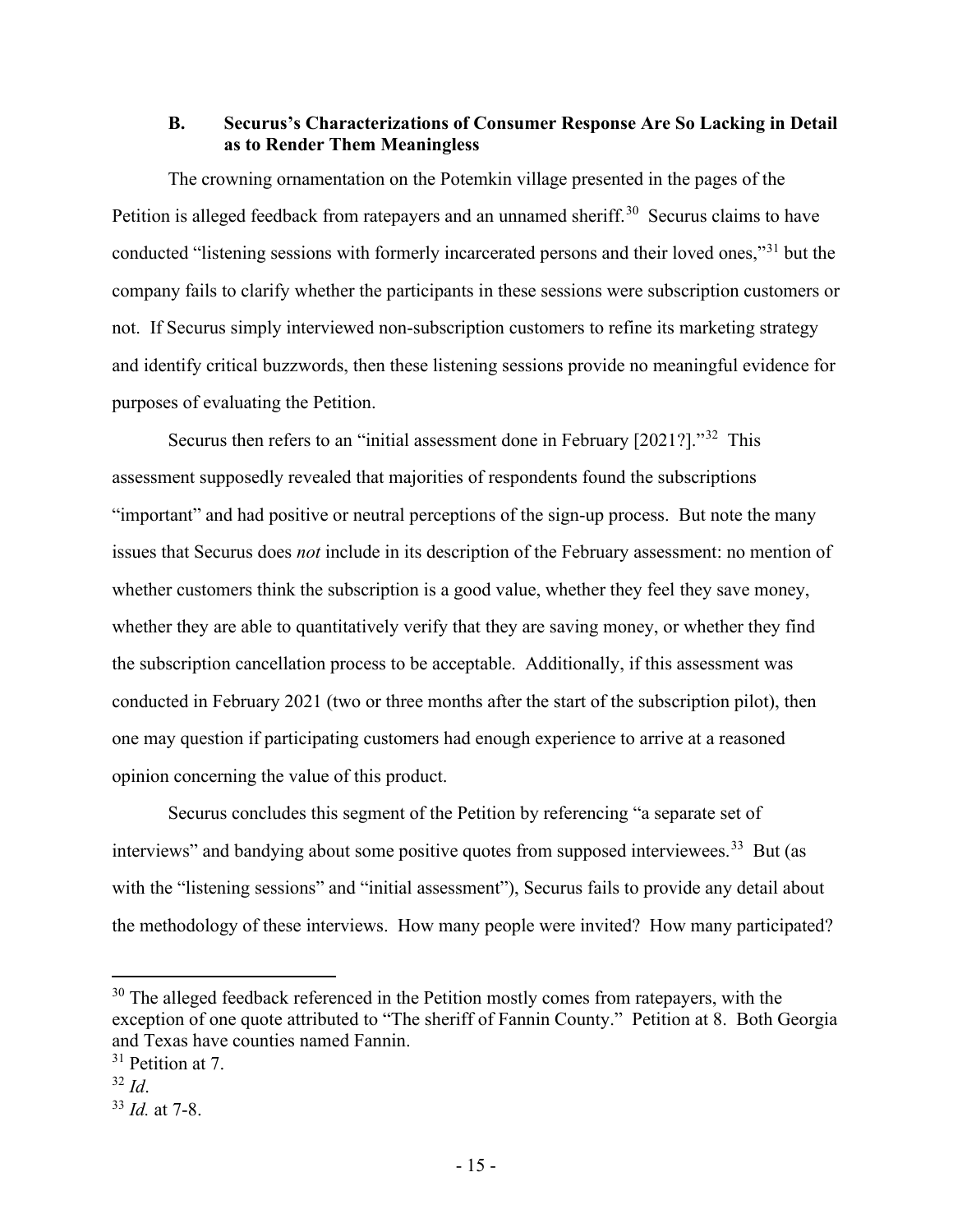Did interviewees receive compensation for their participation, and if so, how much? What were the questions and how were they phrased? Were interview responses scored in any way, and if so what was the distribution of scores?

Securus argues that granting the Petition would further the public interest because consumers support the subscription plans.<sup>34</sup> The entire record related to this supposed support comes from Securus's cherry-picked references to its internal evaluations. This is not how rulemaking works. The process for granting a waiver of the Commission's rules requires compliance with the APA.<sup>35</sup> The APA, in turn, requires that an "agency afford interested parties" an opportunity to challenge the underlying factual data relied on by the agency."[36](#page-16-3) Accordingly, the Bureau cannot grant the waiver without allowing parties to examine the customer-satisfaction data upon which Securus relies. The Bureau is unable to provide such access because Securus has chosen to selectively quote from its own records rather than turnover the source data from which it has culled the self-serving information. With neither customer-satisfaction data nor actual calculated per-minute rates, the record lacks evidence suggesting that a waiver is in the public interest, and therefore the Petition must be denied on that basis.

### <span id="page-16-0"></span>**IV. Additional Critical Questions Remain Unanswered**

Finally, there are several material questions that go unaddressed in the Petition. A review of the more notable ones follows.

What is a "call"? All subscriptions appear to be denominated as a certain number of calls per week or month. But what counts as a call? If an incarcerated caller places a call but no one answers, does this count against the weekly or monthly allowance? What about if a call is answered by voicemail but no one affirmatively accepts the call? Additionally, as Worth Rises

<span id="page-16-1"></span><sup>&</sup>lt;sup>34</sup> Petition at 6.

<span id="page-16-2"></span><sup>&</sup>lt;sup>35</sup> *See* note [4](#page-4-4) above, and accompanying text.

<span id="page-16-3"></span><sup>36</sup> *Endangered Species Comm. of the Bldg. Indus. Ass'n of S. Calif. v. Babbitt*, 852 F.Supp. 32, 37 (D.D.C. 1994) (*quoting Chemical Mfrs. Ass'n v. EPA*, 870 F25 177, 200 (5th Cir. 1989)).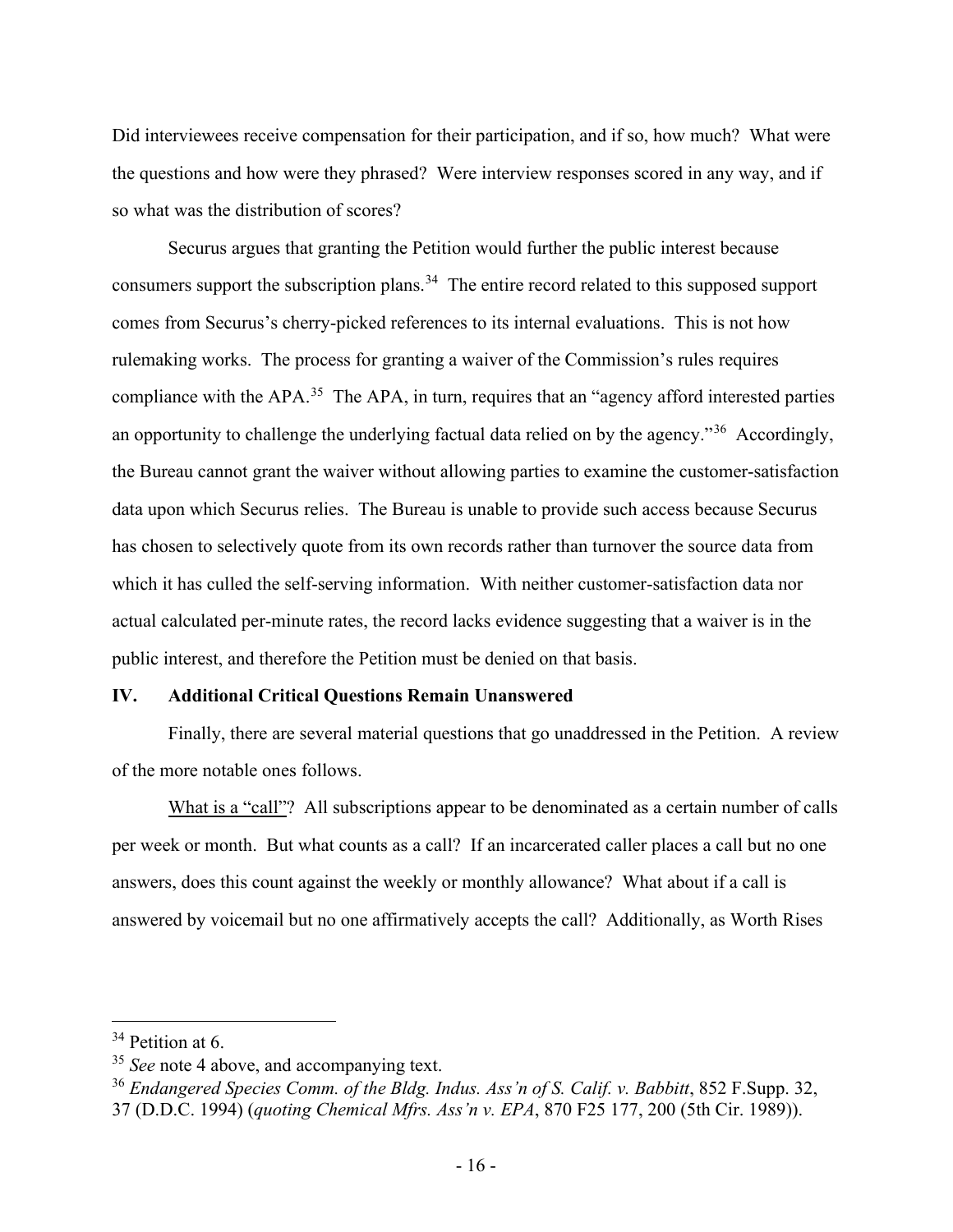notes, the Petition contains no information on how dropped calls are addressed when accounting for subscription allowances.[37](#page-17-0)

How does the cancellation process work? The undersigned gained insight into the subscription enrollment and cancellation process through actually starting and stopping a Securus subscription.<sup>[38](#page-17-1)</sup> While the undersigned found the cancellation process to be relatively simple in his case, the convenience was outweighed by the contradictory information that Securus provided during the process. Specifically:

- It is telling that Securus only notifies customers *after* their renewal payments have been processed.[39](#page-17-2) A notification 2-3 business days *prior* to renewal would help customers avoid potential overdraft fees and remind them to cancel their subscription if they have been meaning to do so but forgot due to the pressing demands of daily life (such as providing support for an incarcerated loved one). But it would also threaten Securus's revenue stream, so it is perhaps unsurprising that the company chooses not to provide advance notice.
- Securus currently provides an online cancellation option. For this, the company should be commended. But, confusingly, the terms and conditions that Securus forces on customers state that subscriptions can only be cancelled by calling Securus.[40](#page-17-3) This discrepancy leads to the question: does Securus intend to keep an easy online cancellation feature, or will that function disappear from the website once the Commission approves the company's request for a waiver?
- The subscriber interface states that "Your subscription will be active until the expiration date." But prior to submitting a cancellation request, the "Expire Date"

<span id="page-17-0"></span><sup>37</sup> Worth Rises, [Response to Petition](https://ecfsapi.fcc.gov/file/102782794402/2021.10.27%20-%20FCC%20comment_%20Corrected%20Response%20to%20Securus%20Subscription%20Waiver.pdf) at 3 (Oct. 27, 2021).

<span id="page-17-1"></span><sup>38</sup> Raher Decl. ¶¶ 3-10.

<span id="page-17-2"></span><sup>&</sup>lt;sup>39</sup> *Id.*, Exh. 1 at 1 ("Once your subscription has been renewed, you will receive a confirmation email for your records.").

<span id="page-17-3"></span><sup>40</sup> *See* Securus, "Saved Card Agreement (dated Jun. 26, 2019; accessed Dec. 21, 2021), *archived at* <https://perma.cc/Q3FA-RNRT> ("You may cancel this authorization [for recurring payments] at any time by contacting the Company's Customer Service unit at 972.734.1111.").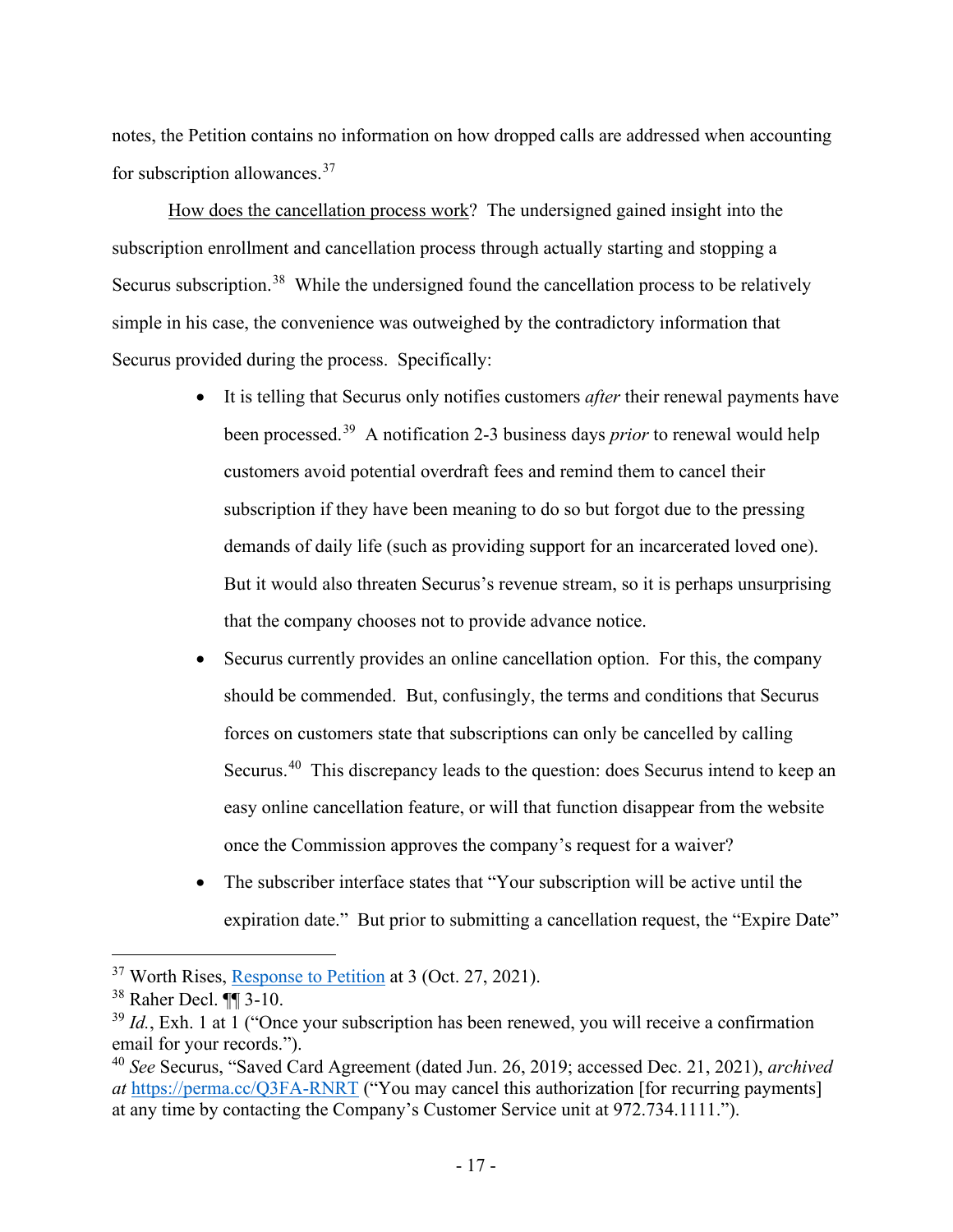is listed as "None," [41](#page-18-0) which makes the previous statement inherently ambiguous and unreliable.

• After the undersigned submitted a request to cancel his subscription, the subscriber interface then listed the date of the request (December 28, 2021) as the "Expire Date."[42](#page-18-1) But the emailed confirmation stated that the subscription expired on the one-week anniversary of the start of the weekly subscription (December 29, 2021). These contradictory communications lead one to wonder whether a subscription ends at the moment of cancellation, or if it continues through the end of the current billing cycle.

What are the actual terms and conditions that govern subscriptions? Like any contract, a consumer subscription agreement requires a "meeting of the minds" in order to be enforceable. While Securus, like most consumer service providers, is generally free under contract law to impose terms on a take-it-or-leave-it basis, it is required to take the minimal step of at least explaining what those terms are.<sup>[43](#page-18-2)</sup> Here, Securus has not done so. Securus's general terms and conditions say nothing about subscription products, and its "Product Terms and Conditions" contain only the following statement, which is too vague to even be an enforceable contract:

Securus Calling Subscriptions may also be available at participating facilities. A call subscription is a fixed price payment option for calling services between a phone number and a facility over a specific period. These plans will vary from facility to facility. Subscription payments are non-refundable.<sup>[44](#page-18-3)</sup>

<span id="page-18-0"></span><sup>41</sup> Raher Decl. ¶ 8.

<span id="page-18-1"></span> $42$  *Id.* 19.

<span id="page-18-2"></span><sup>&</sup>lt;sup>43</sup> This is true not just as a matter of general contract law, but also for purposes of payment-card rules. *See* Visa Core Rules and Product & Service Rules § 5.8.10.1, table 5-17 (rev. Oct. 2021) (if a merchant desires to store a customer card to charge for later purchases, "all requirements related to specific Transaction types must be clearly displayed at the time that the Cardholder gives their consent and must be displayed separately from the general purchase terms and conditions.").

<span id="page-18-3"></span><sup>44</sup> Product Terms and Conditions, *see* Raher Decl. ¶ 12, *archived at* [https://perma.cc/9A4C-](https://perma.cc/9A4C-SQUJ)[SQUJ.](https://perma.cc/9A4C-SQUJ)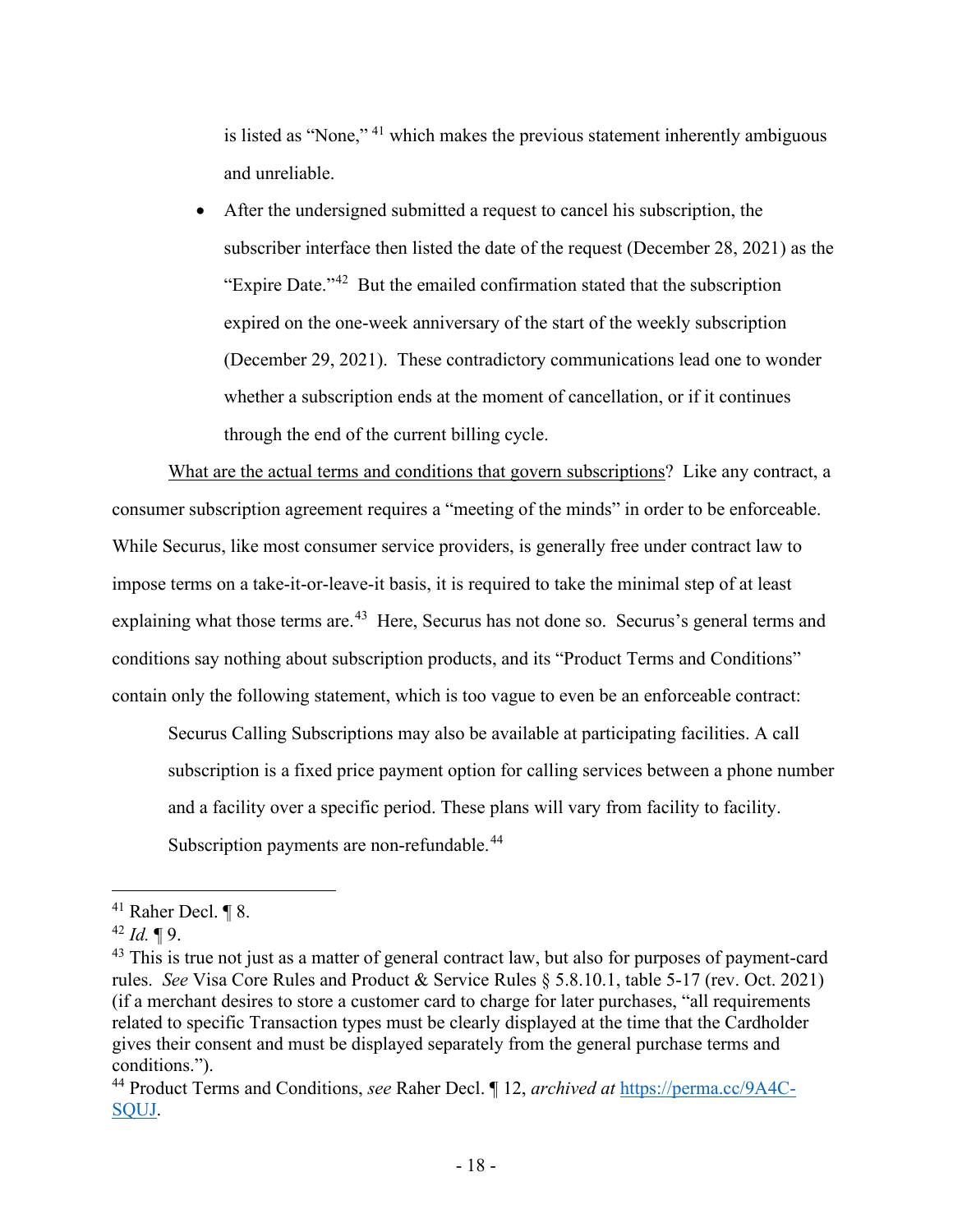The only concrete details concerning the subscription plans appear on the webpage that customers see when enrolling, and which are repeated in the subscription confirmation email.<sup>[45](#page-19-1)</sup> But Securus's "General Terms and Conditions" state that the actual course of performance between Securus and its customers (such as paying for and receiving subscription service) cannot alter the General Terms, <sup>[46](#page-19-2)</sup> and that no statements elsewhere on Securus's website create an enforceable warranty.<sup>[47](#page-19-3)</sup> It thus appears that Securus is taking subscribers' money without providing a clear legal contract that spells out the parties' respective rights and obligations.

#### <span id="page-19-0"></span>**V. Conclusion**

The Commission takes the rulemaking process seriously. By seeking a waiver of existing rules, a company asks for special treatment notwithstanding the effort the Commission has invested into crafting broadly applicable rules. The waiver process is not one to be undertaken lightly. But it's hard to see the Petition as anything other than a casual request to toss aside years of rulemaking so that Securus can boost its cashflow through a new source of predicable, recurring revenue.

Despite the serious ramifications that could flow from granting the Petition, Securus has not come forward with serious and meaningful evidence to support its request. The Bureau should not do Securus's work for it, nor should it grant a waiver based on the thin veneer of marketing verbiage. For the reasons stated above, PPI urges the Bureau to deny the Petition with prejudice.

- $\langle\langle\langle\rangle\rangle\rangle$
- $\sqrt{2}$
- $\langle\langle\langle\rangle\rangle\rangle$
- $\frac{1}{2}$

<span id="page-19-1"></span><sup>45</sup> *See* Raher Decl. ¶¶ 3-5 and Exh. 1.

<span id="page-19-2"></span><sup>46</sup> General Terms and Conditions § 14, *see* Raher Decl. ¶ 11, *archived at* [https://perma.cc/K76W-](https://perma.cc/K76W-VGS3) $\frac{VGS3}{^{47}$  *Id.* § 8(D).

<span id="page-19-3"></span>